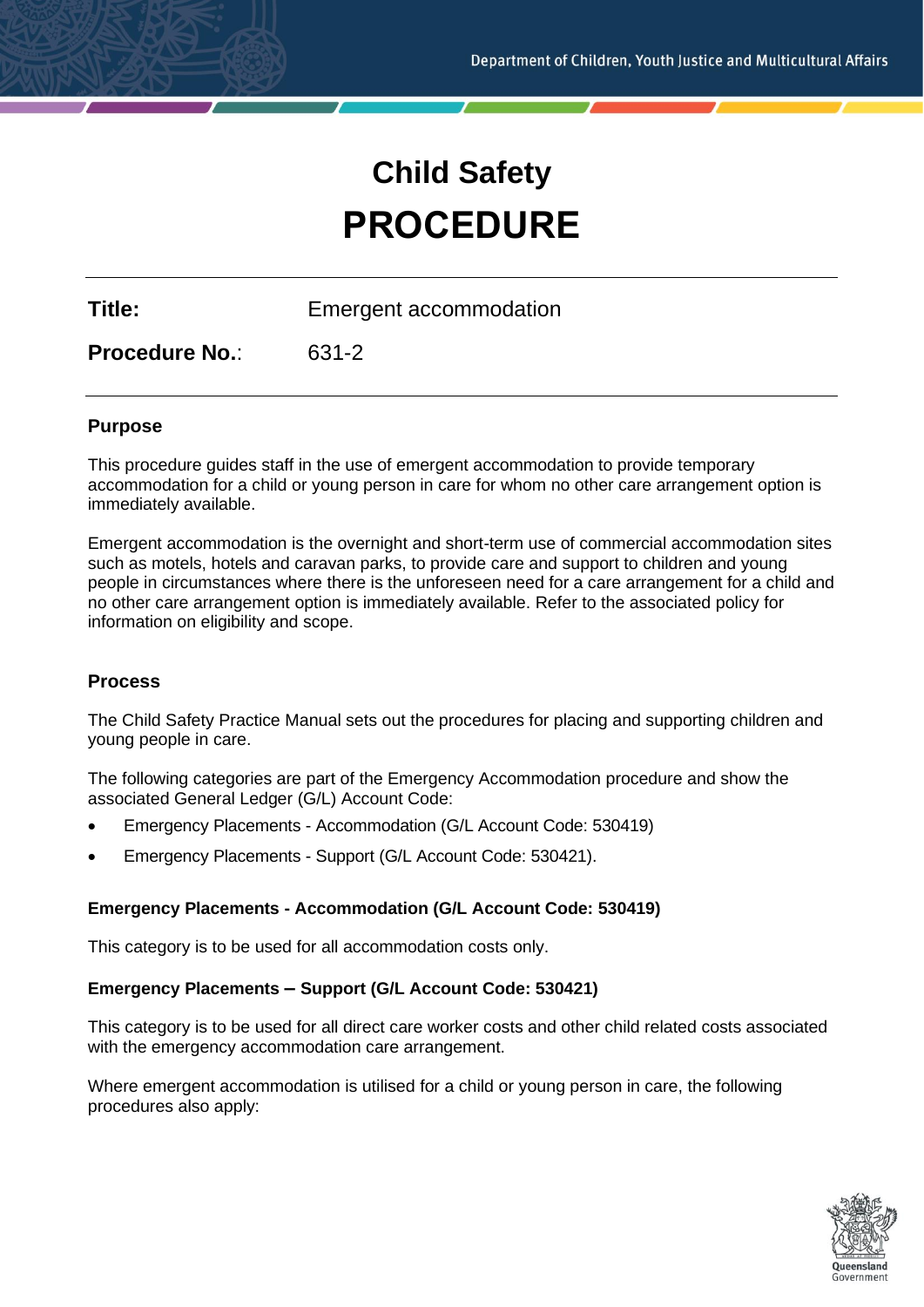#### **1. Secure approval for placement in emergent accommodation**

Emergent accommodation may be utilised as a temporary measure only where all alternatives have been exhausted, including:

- exploring the child or young person's family networks for a prospective kinship carer.
- care arrangement with a foster or kinship carer
- care arrangement with a grant funded non-government placement service (with additional support if necessary)
- a care arrangement with a non-government placement service funded through child related costs – placement funding.

To obtain approval for the use of emergent accommodation:

- the Child Safety Service Centre (CSSC) Manager will request approval from the Regional Director verbally or by-email
- the Regional Director will request approval from the Regional Executive Director for any children aged 11 years or younger, verbally or by e-mail.

The approving officer may grant approval either verbally or by e-mail.

Emergent accommodation may only be approved for up to seven consecutive nights. Extension beyond seven nights must be approved by the Regional Executive Director, regardless of the child's age, and may not exceed 20 nights in total. Extension beyond seven nights may only be approved where there is clear evidence that no suitable care arrangement for the child is available.

Where a child or young person requires a care arrangement in emergent accommodation after hours, the Child Safety After Hours Service Centre will request approval from the Duty Executive Officer. The period of emergent accommodation may only continue until the next business day, at which time the child or young person must be placed elsewhere or the CSSC must seek approval for the continued use of emergent accommodation.

Approval for the funding of care arrangements in emergent accommodation is a separate process (see below, *4. Secure approval for funding the use of emergent accommodation*).

## **2. Provide the child or young person with accommodation and direct care**

Children or young people must be provided direct care for the duration of the care arrangement. The CSSC Manager will decide the level and nature of the care to be provided, taking into consideration the child's age, development, strengths and needs, and the presence of any risk factors.

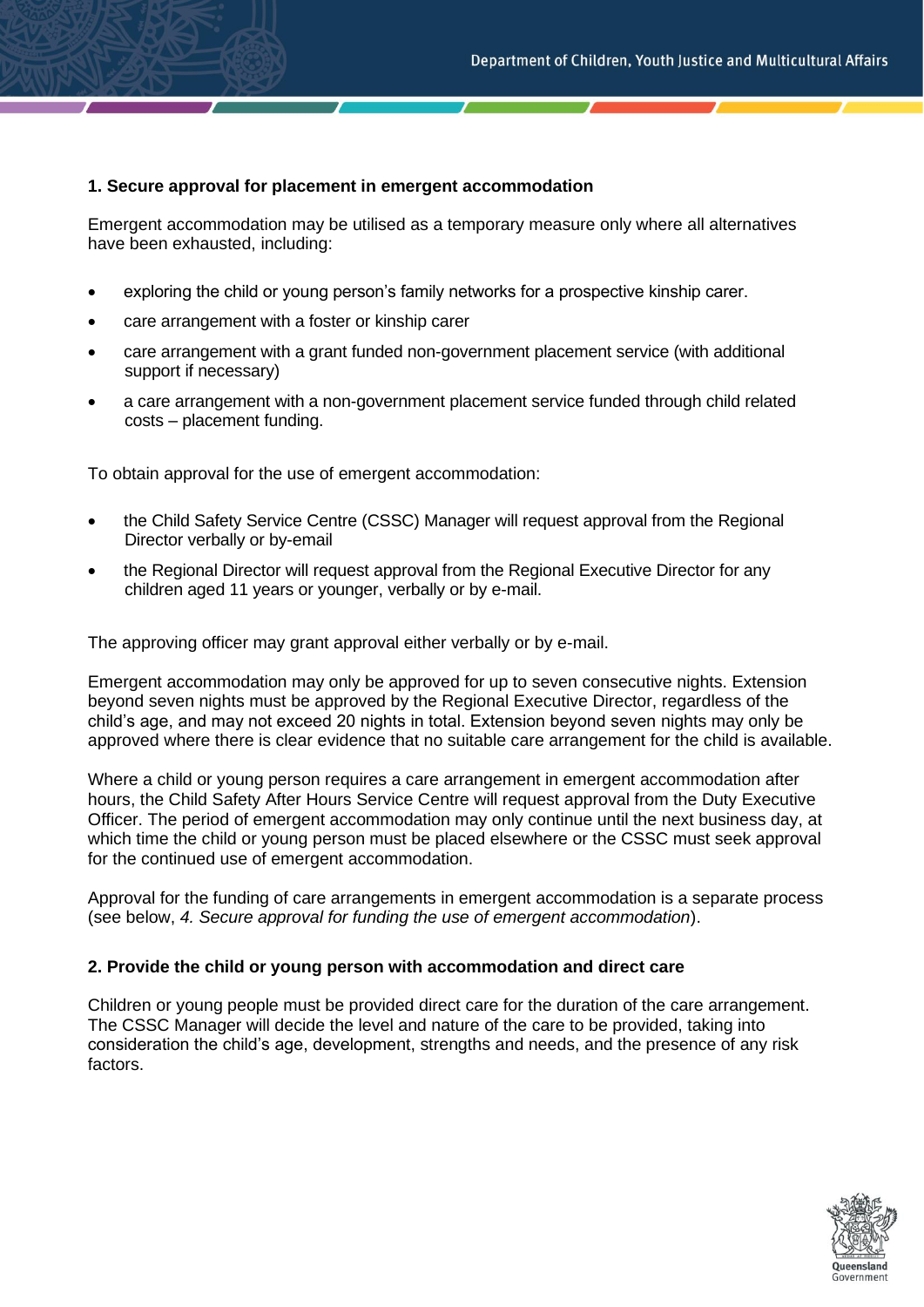Direct care may be provided by Child Safety officers or workers employed or contracted by the non-government placement service with which the child is placed. Direct care workers, who are not Child Safety officers, must hold a valid blue card or blue card exemption notice from Blue Card Services in the Department of Justice and Attorney-General. As far as is practicable, Child Safety will consider the child or young person's views about the gender of direct care workers and give preference to workers with an established and positive relationship with the child or young person.

The accommodation chosen and the actions of direct care workers must respect the child or young person's right to privacy.

When emergent accommodation is being utilised for a child or young person, the CSO must:

- inform direct care workers of their role and obligations under the *Child Protection Act 1999* (in particular the Statement of Standards (section 122), the Charter of Rights for a Child in Care (Schedule 2) provide direct care workers with adequate information about the child or young person to enable them to fulfil their direct care roles
- provide support to direct care workers for the duration of the emergent accommodation
- provide the child or young person with information about all matters affecting them in the care arrangement and giving them opportunities to be involved in decision making
- monitor the child or young person's safety and wellbeing while in emergent accommodation, including the direct care and behaviour support strategies implemented by direct care workers
- record the details of the emergent accommodation care arrangement (see below)
- locate an appropriate alternative care arrangement for the child or young person as soon as possible, in collaboration with the Placement Services Unit, and support the child or young person's transition into that care arrangement.

## **3. Record the use of emergent accommodation**

Record the care arrangement in a case note in a placement event in ICMS, and include:

- details of the non-government placement service with which the child or young person is placed (where applicable), including its license status
- details of all direct care workers, including full names, contact details, Blue Card number and expiry date (except for Child Safety officers), and the time periods for which they provided direct care of the child or young person
- the names of any other non-government placement services by which the direct care workers are employed or contracted, or with which they are affiliated.

## **4. Secure approval for funding the use of emergent accommodation**

Care arrangements with non-government services using emergent accommodation will be funded through child related costs – placement funding. Procedures for the use of this funding are in the *Child related costs – placement funding* policy and procedure.

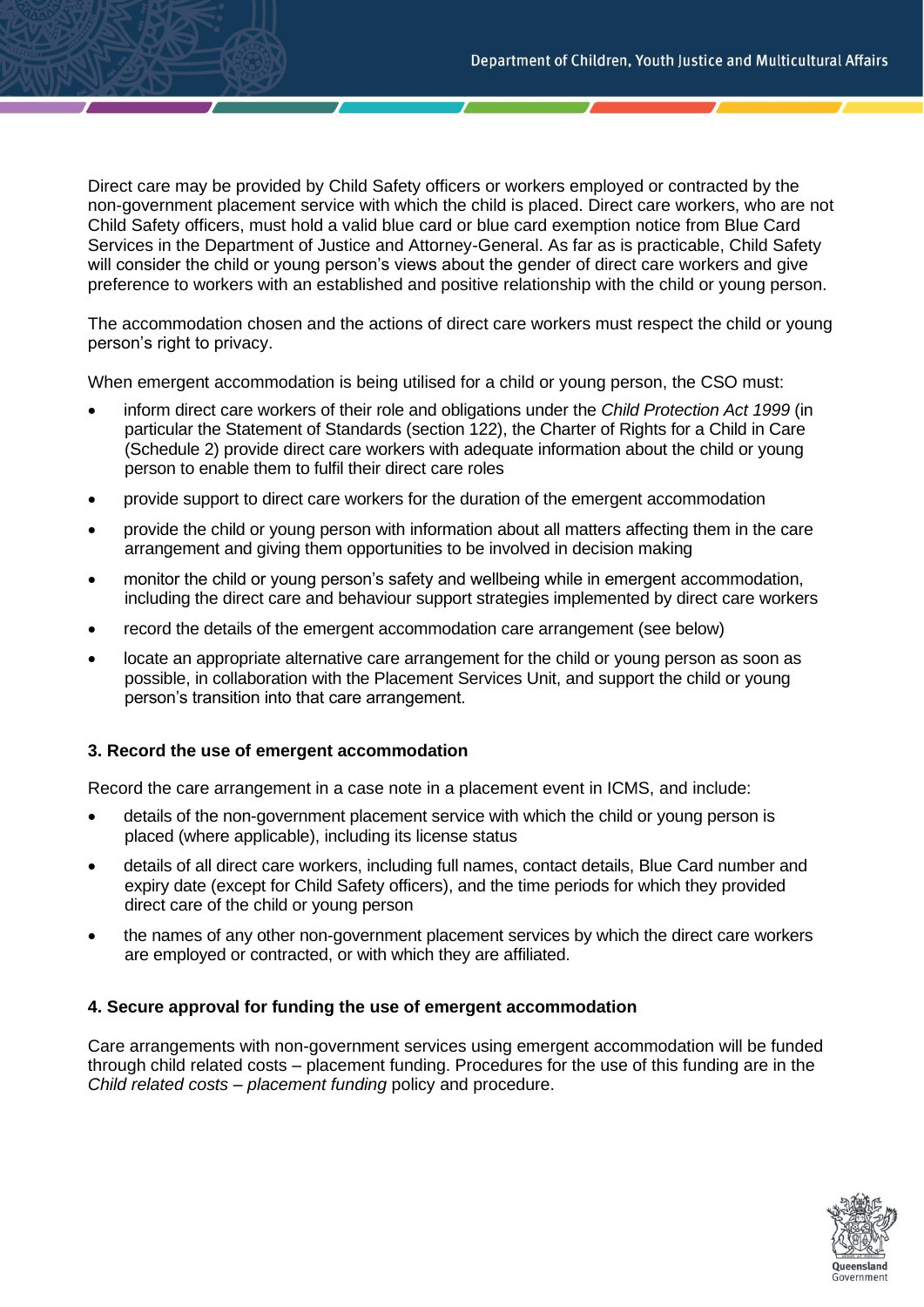Where a care arrangement in emergent accommodation is approved after hours and is funded through child related costs – placements, the CSSC is responsible for seeking approval for the funding on the next business day.

Where direct care is provided entirely by Child Safety officers, and no non-government placement service has been engaged to care for the child or young person, the costs of the care arrangement will be met through child related costs (for expenses for the child) and through staff salaries (for labour costs). Refer to the relevant child related costs policies for expenses relating to the child's care.

#### **5. Provide information to Child Safety After Hours Service Centre**

Within 24 hours of a decision to use emergent accommodation for a child or young person, or where it is likely that a child or young person will require a care arrangement in emergent accommodation after hours, provide relevant information to the Child Safety After Hours Service Centre via the [Child Safety After Hours Service Centre: After hours referral form.](https://cspm.csyw.qld.gov.au/resources/form/After-hours-referral/c9d7c9d6-1646-4523-8f4f-3da7a6130438)

#### **6. Respond to any Standards of Care**

Any standards of care raised about the quality of care provided by the direct care workers of a nongovernment placement service will be responded to accordance with the 'Responding to concerns about the standards of care' policy and the Child Safety Practice Manual.

Any concerns raised in relation to the quality of care provided by Child Safety officers are not within the scope of Standards of care and will be addressed through the Child Safety's Human Resource processes.

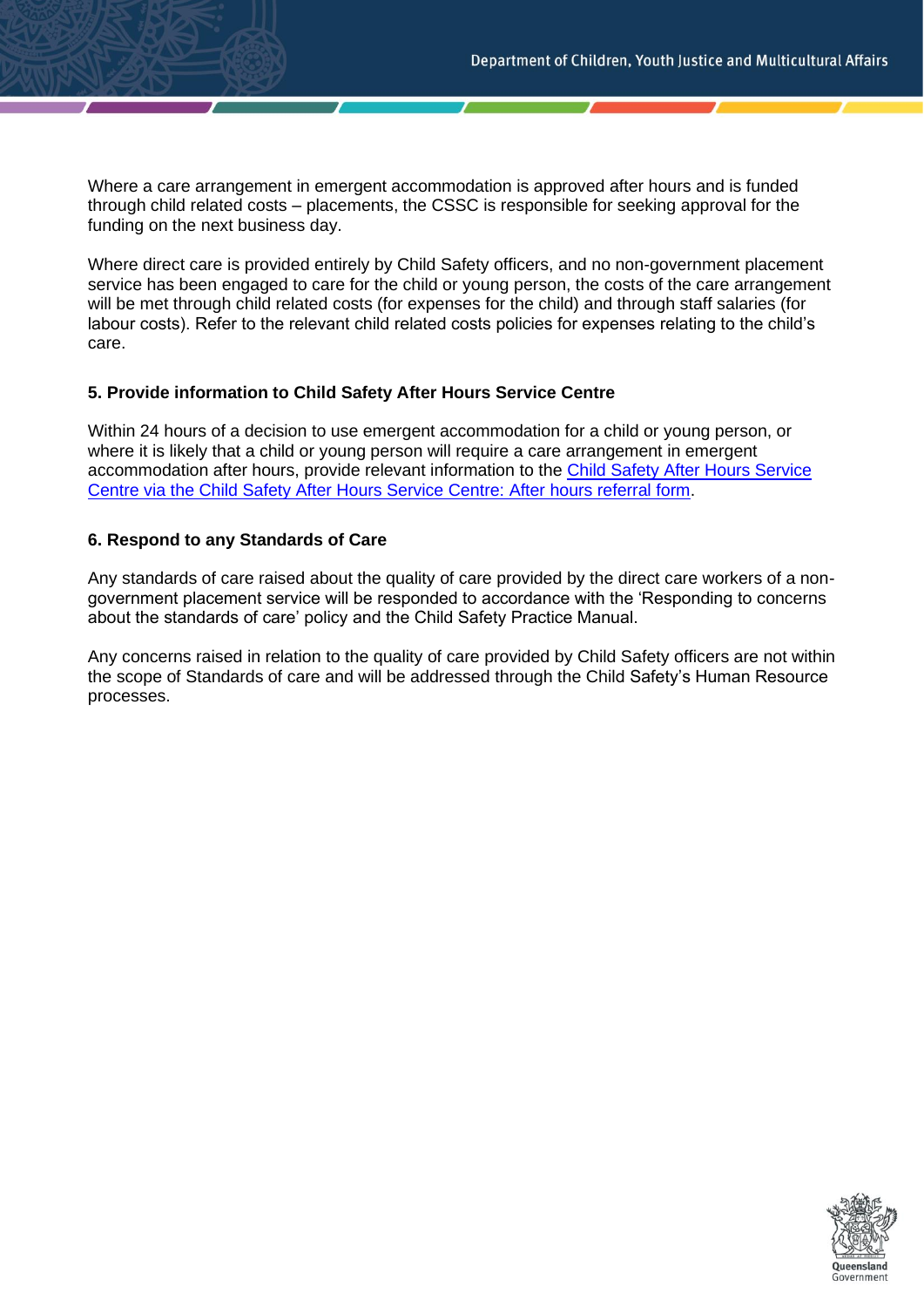| <b>Records File No.:</b> | CHS/20150                        |
|--------------------------|----------------------------------|
| Date of approval:        | 4 February 2020                  |
| Date of operation:       | 4 February 2020                  |
| Date to be reviewed:     | 4 February 2023                  |
|                          |                                  |
| Office:                  | Office of the Chief Practitioner |
| <b>Help Contact:</b>     | <b>Child Protection Practice</b> |

## **Links**

## **Policy:**

Emergent accommodation (631)

## **Related Procedures:**

Child related costs – in-home support (630) Child related costs – placement funding (628) Child related costs – placement support funding (629) Child Safety Practice Manual

## **Related Legislation or Policy:**

*Child Protection Act 1999 Financial Accountability Act 2009 Human Rights Act 2019* Case planning (263) Child related costs – in-home support (630) Child related costs – placement funding (628) Child related costs – placement support funding (629) Residential care (606)

# **Rescinded Procedure:**

631-1 Emergent accommodation